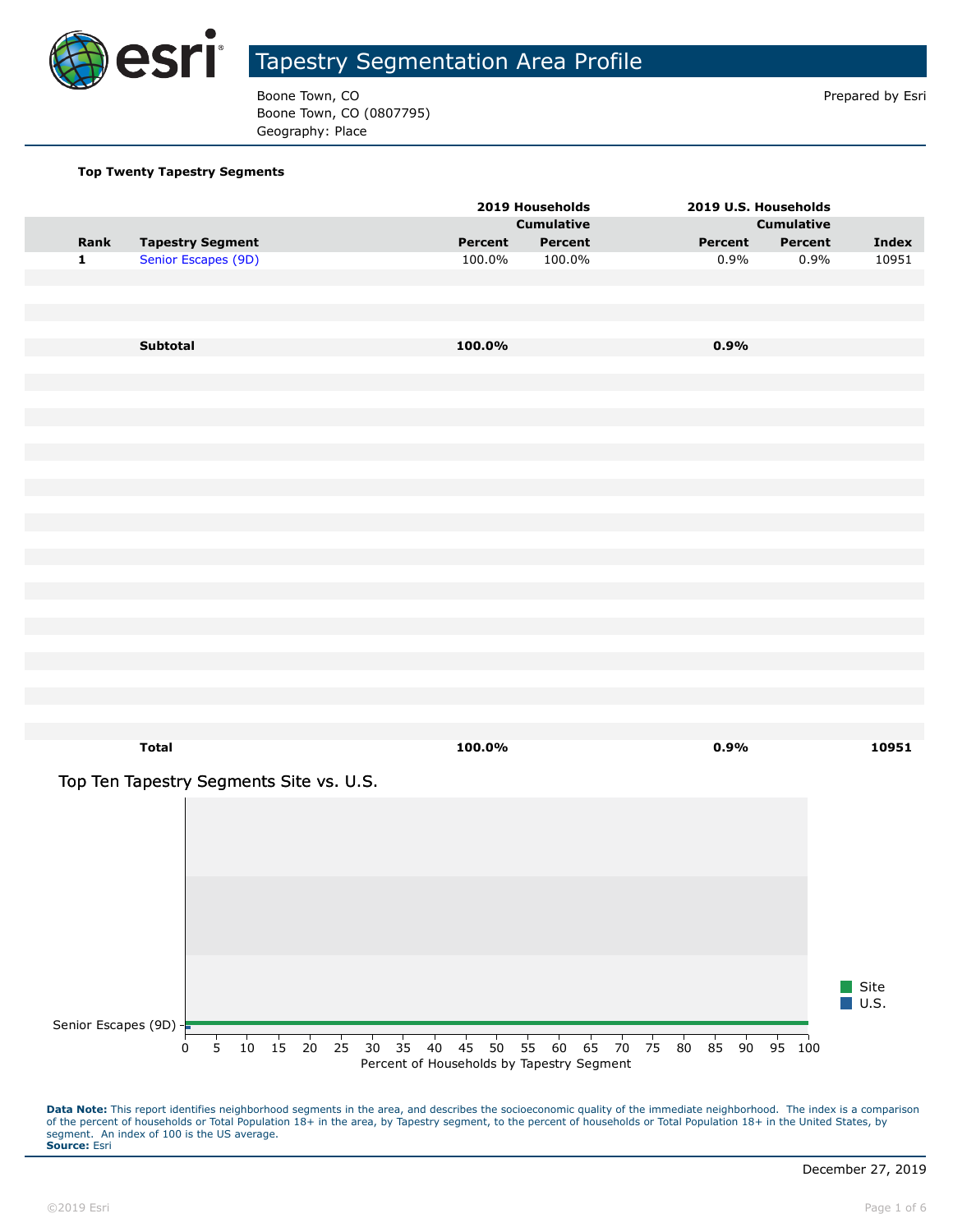

Boone Town, CO **Prepared by Esri** Prepared by Esri Boone Town, CO (0807795) Geography: Place

2019 Tapestry Indexes by Households

#### Index Index 0 2,000 4,000 6,000 8,000 10,000 0 2,000 4,000 6,000 8,000 10,000 14C 14C 14A 14A 13D 13D 13B 13B 12D 12D 12B 12B 11E 11E 11C 11C 11A 11A 10D 10D 10B 10B 9F 9F 9D 9D 9B 9B 8G 8G Tapestry Segments Tapestry Segments Tapestry Segments Tapestry Segments 8E 8E 8C 8C 8A 8A 7E 7E 7C 7C 7A 7A 6E 6E 6C 6C 6A 6A 5D 5D 5B 5B 4C 4C 4A 4A 3B 3B 2D 2D 2B 2B 1E 1E 1C 1C 1A 1A

2019 Tapestry Indexes by Total Population 18+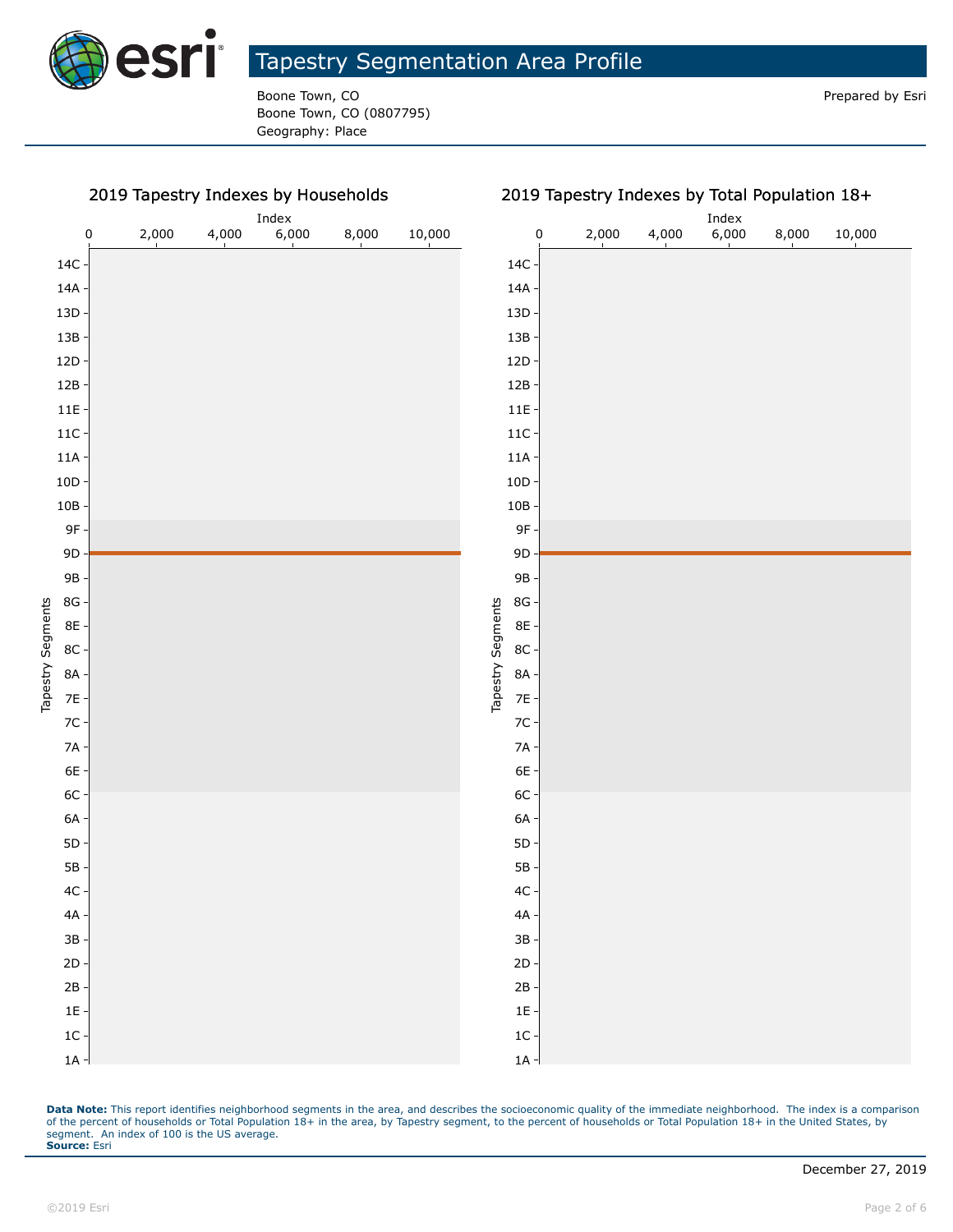

Boone Town, CO **Prepared by Esri** Prepared by Esri Boone Town, CO (0807795) Geography: Place

| <b>Tapestry LifeMode Groups</b>        |               | 2019 Households | <b>2019 Adult Population</b> |               |         |              |  |
|----------------------------------------|---------------|-----------------|------------------------------|---------------|---------|--------------|--|
|                                        | <b>Number</b> | Percent         | <b>Index</b>                 | <b>Number</b> | Percent | <b>Index</b> |  |
| Total:                                 | 147           | 100.0%          |                              | 294           | 100.0%  |              |  |
|                                        |               |                 |                              |               |         |              |  |
| 1. Affluent Estates                    | $\mathbf 0$   | 0.0%            | $\mathbf 0$                  | $\mathbf 0$   | 0.0%    | 0            |  |
| Top Tier (1A)                          | 0             | 0.0%            | 0                            | 0             | 0.0%    | 0            |  |
| Professional Pride (1B)                | 0             | 0.0%            | 0                            | 0             | 0.0%    | $\mathbf 0$  |  |
| Boomburbs (1C)                         | 0             | 0.0%            | 0                            | 0             | $0.0\%$ | 0            |  |
| Savvy Suburbanites (1D)                | 0             | 0.0%            | $\pmb{0}$                    | 0             | 0.0%    | 0            |  |
| Exurbanites (1E)                       | 0             | 0.0%            | 0                            | 0             | 0.0%    | 0            |  |
|                                        |               |                 |                              |               |         |              |  |
| 2. Upscale Avenues                     | $\mathbf 0$   | 0.0%            | 0                            | 0             | 0.0%    | 0            |  |
| Urban Chic (2A)                        | 0             | 0.0%            | 0                            | 0             | 0.0%    | $\mathsf 0$  |  |
| Pleasantville (2B)                     | 0             | 0.0%            | 0                            | 0             | 0.0%    | 0            |  |
| Pacific Heights (2C)                   | 0             | 0.0%            | 0                            | 0             | 0.0%    | $\mathbf 0$  |  |
| <b>Enterprising Professionals (2D)</b> | 0             | 0.0%            | 0                            | 0             | 0.0%    | 0            |  |
|                                        |               |                 |                              |               |         |              |  |
| 3. Uptown Individuals                  | $\mathbf 0$   | 0.0%            | 0                            | 0             | 0.0%    | 0            |  |
| Laptops and Lattes (3A)                | 0             | 0.0%            | 0                            | 0             | 0.0%    | 0            |  |
| Metro Renters (3B)                     | 0             | 0.0%            | 0                            | 0             | 0.0%    | 0            |  |
| Trendsetters (3C)                      | 0             | 0.0%            | 0                            | 0             | 0.0%    | $\mathbf 0$  |  |
|                                        |               |                 |                              |               |         |              |  |
| 4. Family Landscapes                   | 0             | 0.0%            | $\mathbf 0$                  | $\bf{0}$      | 0.0%    | 0            |  |
| Soccer Moms (4A)                       | 0             | 0.0%            | 0                            | 0             | 0.0%    | 0            |  |
| Home Improvement (4B)                  | 0             | 0.0%            | 0                            | 0             | 0.0%    | $\mathsf 0$  |  |
| Middleburg (4C)                        | 0             | 0.0%            | 0                            | 0             | 0.0%    | 0            |  |
|                                        |               |                 |                              |               |         |              |  |
| 5. GenXurban                           | $\mathbf 0$   | 0.0%            | 0                            | $\mathbf 0$   | 0.0%    | 0            |  |
| Comfortable Empty Nesters (5A)         | 0             | 0.0%            | 0                            | 0             | 0.0%    | $\mathsf 0$  |  |
| In Style (5B)                          | 0             | 0.0%            | 0                            | 0             | 0.0%    | 0            |  |
| Parks and Rec (5C)                     | 0             | 0.0%            | 0                            | 0             | 0.0%    | $\mathbf 0$  |  |
| <b>Rustbelt Traditions (5D)</b>        | 0             | 0.0%            | 0                            | 0             | $0.0\%$ | 0            |  |
| Midlife Constants (5E)                 | 0             | 0.0%            | 0                            | 0             | 0.0%    | $\mathbf 0$  |  |
|                                        |               |                 |                              |               |         |              |  |
| <b>6. Cozy Country Living</b>          | 0             | 0.0%            | 0                            | 0             | 0.0%    | 0            |  |
| Green Acres (6A)                       | 0             | 0.0%            | 0                            | 0             | 0.0%    | 0            |  |
| Salt of the Earth (6B)                 | 0             | 0.0%            | 0                            | 0             | 0.0%    | $\mathbf 0$  |  |
| The Great Outdoors (6C)                | 0             | 0.0%            | 0                            | 0             | 0.0%    | 0            |  |
| Prairie Living (6D)                    | 0             | 0.0%            | 0                            | 0             | 0.0%    | 0            |  |
| <b>Rural Resort Dwellers (6E)</b>      | U             | 0.0%            | 0                            | 0             | 0.0%    | $\Omega$     |  |
| <b>Heartland Communities (6F)</b>      | 0             | 0.0%            | 0                            | 0             | 0.0%    | $\mathbf 0$  |  |
|                                        |               |                 |                              |               |         |              |  |
| 7. Ethnic Enclaves                     | 0             | 0.0%            | 0                            | 0             | 0.0%    | 0            |  |
| Up and Coming Families (7A)            | 0             | 0.0%            | 0                            | 0             | $0.0\%$ | 0            |  |
| Urban Villages (7B)                    | 0             | 0.0%            | 0                            | 0             | 0.0%    | $\mathbf 0$  |  |
| American Dreamers (7C)                 | 0             | 0.0%            | 0                            | 0             | 0.0%    | 0            |  |
| Barrios Urbanos (7D)                   | 0             | 0.0%            | 0                            | 0             | 0.0%    | $\mathbf 0$  |  |
| Valley Growers (7E)                    | 0             | 0.0%            | 0                            | 0             | 0.0%    | 0            |  |
| Southwestern Families (7F)             | 0             | 0.0%            | $\pmb{0}$                    | 0             | 0.0%    | $\mathbf 0$  |  |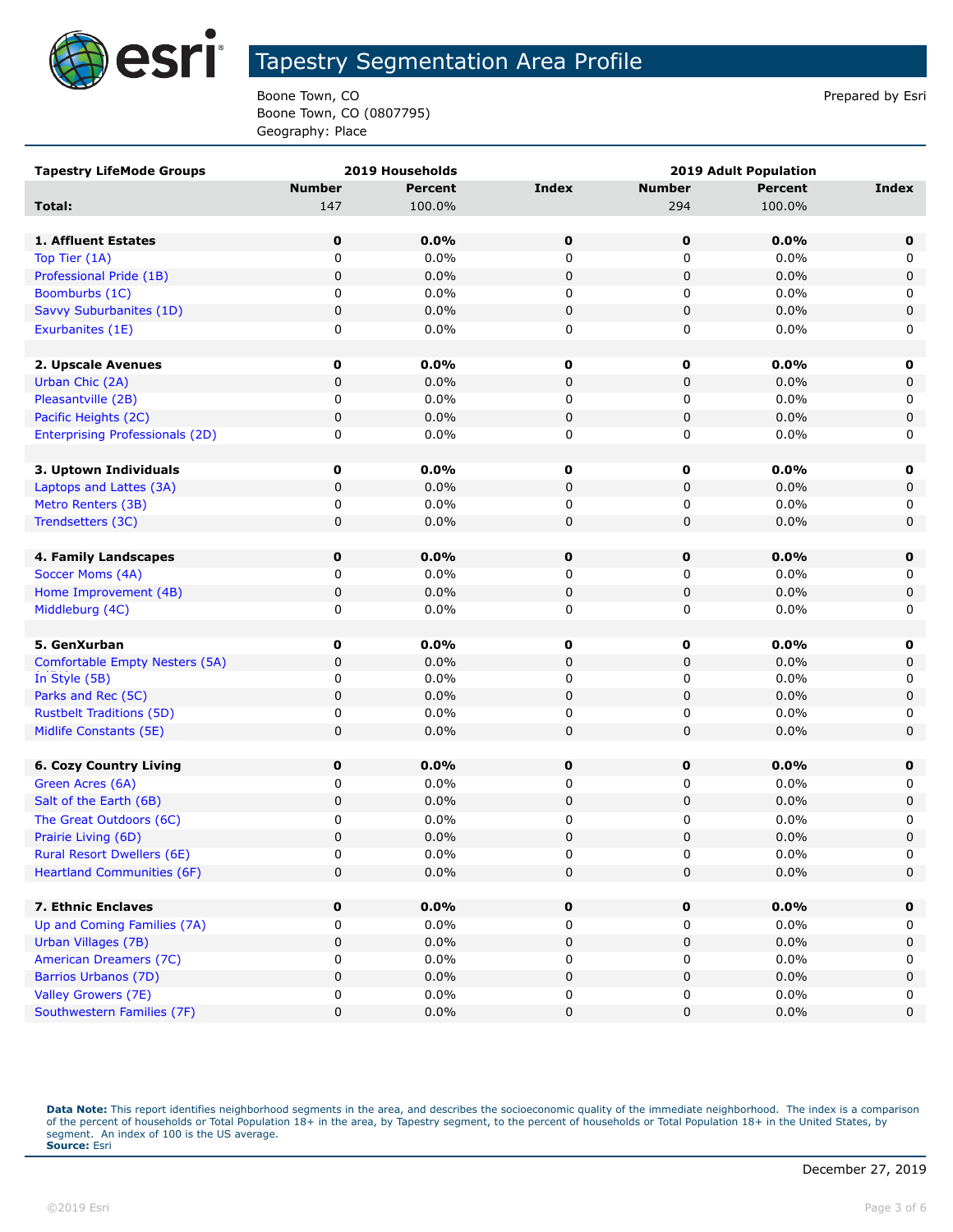

Boone Town, CO **Prepared by Esri** Prepared by Esri Boone Town, CO (0807795) Geography: Place

| <b>Tapestry LifeMode Groups</b>        |               | 2019 Households |              | <b>2019 Adult Population</b> |                |              |  |  |  |
|----------------------------------------|---------------|-----------------|--------------|------------------------------|----------------|--------------|--|--|--|
|                                        | <b>Number</b> | Percent         | <b>Index</b> | <b>Number</b>                | <b>Percent</b> | <b>Index</b> |  |  |  |
| Total:                                 | 147           | 100.0%          |              | 294                          | 100.0%         |              |  |  |  |
|                                        |               |                 |              |                              |                |              |  |  |  |
| 8. Middle Ground                       | $\mathbf 0$   | 0.0%            | $\pmb{0}$    | $\mathbf 0$                  | 0.0%           | 0            |  |  |  |
| City Lights (8A)                       | 0             | 0.0%            | 0            | 0                            | 0.0%           | 0            |  |  |  |
| Emerald City (8B)                      | 0             | 0.0%            | $\mathbf 0$  | 0                            | 0.0%           | $\mathbf 0$  |  |  |  |
| Bright Young Professionals (8C)        | 0             | 0.0%            | 0            | 0                            | 0.0%           | 0            |  |  |  |
| Downtown Melting Pot (8D)              | 0             | 0.0%            | 0            | 0                            | 0.0%           | $\mathbf 0$  |  |  |  |
| Front Porches (8E)                     | 0             | 0.0%            | 0            | 0                            | 0.0%           | 0            |  |  |  |
| Old and Newcomers (8F)                 | 0             | 0.0%            | $\mathbf 0$  | 0                            | 0.0%           | $\mathbf 0$  |  |  |  |
| Hardscrabble Road (8G)                 | 0             | $0.0\%$         | $\mathbf 0$  | 0                            | $0.0\%$        | 0            |  |  |  |
|                                        |               |                 |              |                              |                |              |  |  |  |
| 9. Senior Styles                       | 147           | 100.0%          | 1726         | 294                          | 100.0%         | 1999         |  |  |  |
| Silver & Gold (9A)                     | 0             | 0.0%            | 0            | 0                            | 0.0%           | 0            |  |  |  |
| Golden Years (9B)                      | 0             | 0.0%            | 0            | 0                            | 0.0%           | 0            |  |  |  |
| The Elders (9C)                        | 0             | 0.0%            | $\mathbf 0$  | $\mathbf 0$                  | 0.0%           | $\mathbf 0$  |  |  |  |
| Senior Escapes (9D)                    | 147           | 100.0%          | 10,951       | 294                          | 100.0%         | 11,782       |  |  |  |
| <b>Retirement Communities (9E)</b>     | 0             | 0.0%            | 0            | 0                            | 0.0%           | 0            |  |  |  |
| Social Security Set (9F)               | 0             | 0.0%            | 0            | 0                            | 0.0%           | 0            |  |  |  |
|                                        |               |                 |              |                              |                |              |  |  |  |
| <b>10. Rustic Outposts</b>             | 0             | $0.0\%$         | 0            | 0                            | 0.0%           | 0            |  |  |  |
| Southern Satellites (10A)              | $\mathbf 0$   | 0.0%            | $\mathbf 0$  | $\mathbf 0$                  | 0.0%           | $\mathbf 0$  |  |  |  |
| Rooted Rural (10B)                     | 0             | 0.0%            | 0            | 0                            | 0.0%           | 0            |  |  |  |
| Diners & Miners (10C)                  | 0             | 0.0%            | 0            | 0                            | 0.0%           | $\mathsf 0$  |  |  |  |
| Down the Road (10D)                    | 0             | $0.0\%$         | 0            | 0                            | 0.0%           | 0            |  |  |  |
| Rural Bypasses (10E)                   | $\mathbf 0$   | 0.0%            | $\mathbf 0$  | 0                            | 0.0%           | $\mathbf 0$  |  |  |  |
|                                        |               |                 |              |                              |                |              |  |  |  |
| 11. Midtown Singles                    | 0             | 0.0%            | 0            | $\mathbf 0$                  | 0.0%           | 0            |  |  |  |
| City Strivers (11A)                    | 0             | 0.0%            | 0            | 0                            | 0.0%           | 0            |  |  |  |
| Young and Restless (11B)               | 0             | 0.0%            | $\mathbf 0$  | 0                            | 0.0%           | $\mathbf 0$  |  |  |  |
| Metro Fusion (11C)                     | 0             | $0.0\%$         | 0            | 0                            | 0.0%           | 0            |  |  |  |
| Set to Impress (11D)                   | 0             | 0.0%            | 0            | 0                            | 0.0%           | $\mathbf 0$  |  |  |  |
| City Commons (11E)                     | 0             | 0.0%            | 0            | 0                            | 0.0%           | 0            |  |  |  |
|                                        |               |                 |              |                              |                |              |  |  |  |
| 12. Hometown                           | 0             | 0.0%            | 0            | 0                            | 0.0%           | 0            |  |  |  |
| Family Foundations (12A)               | 0             | 0.0%            | $\mathbf 0$  | 0                            | 0.0%           | $\mathsf 0$  |  |  |  |
| Traditional Living (12B)               | 0             | 0.0%            | 0            | 0                            | 0.0%           | 0            |  |  |  |
| <b>Small Town Simplicity (12C)</b>     | 0             | 0.0%            | 0            | 0                            | 0.0%           | 0            |  |  |  |
| Modest Income Homes (12D)              | 0             | 0.0%            | 0            | 0                            | 0.0%           | 0            |  |  |  |
|                                        |               |                 |              |                              |                |              |  |  |  |
| 13. Next Wave                          | 0             | $0.0\%$         | 0            | 0                            | 0.0%           | 0            |  |  |  |
| <b>International Marketplace (13A)</b> | 0             | 0.0%            | $\mathbf 0$  | 0                            | 0.0%           | $\mathbf 0$  |  |  |  |
| Las Casas (13B)                        | 0             | $0.0\%$         | 0            | 0                            | $0.0\%$        | 0            |  |  |  |
| <b>NeWest Residents (13C)</b>          | 0             | 0.0%            | 0            | 0                            | 0.0%           | 0            |  |  |  |
| Fresh Ambitions (13D)                  | 0             | $0.0\%$         | 0            | 0                            | 0.0%           | 0            |  |  |  |
| High Rise Renters (13E)                | 0             | 0.0%            | 0            | 0                            | 0.0%           | $\mathbf 0$  |  |  |  |
| 14. Scholars and Patriots              | 0             | 0.0%            | 0            | 0                            | 0.0%           | $\mathbf 0$  |  |  |  |
| Military Proximity (14A)               | 0             | $0.0\%$         | 0            | 0                            | 0.0%           | 0            |  |  |  |
| College Towns (14B)                    | 0             | 0.0%            | 0            | 0                            | 0.0%           | $\mathbf 0$  |  |  |  |
| Dorms to Diplomas (14C)                | 0             | 0.0%            | 0            | 0                            | 0.0%           | 0            |  |  |  |
|                                        |               |                 |              |                              |                |              |  |  |  |
| Unclassified (15)                      | 0             | $0.0\%$         | 0            | 0                            | $0.0\%$        | 0            |  |  |  |
|                                        |               |                 |              |                              |                |              |  |  |  |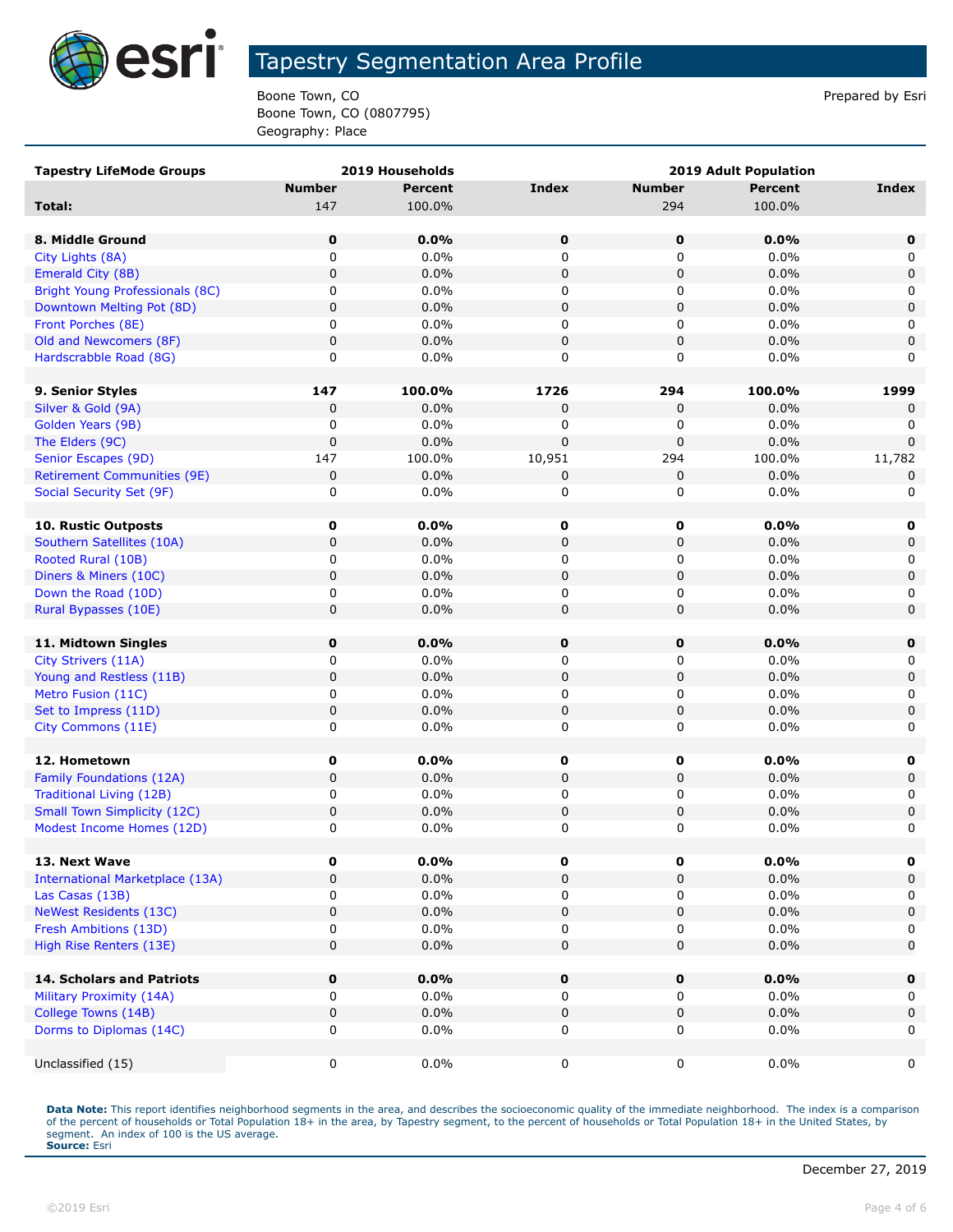

Boone Town, CO **Prepared by Esri** Prepared by Esri Boone Town, CO (0807795) Geography: Place

| <b>Tapestry Urbanization Groups</b>    |               | 2019 Households | <b>2019 Adult Population</b> |               |                |              |  |  |
|----------------------------------------|---------------|-----------------|------------------------------|---------------|----------------|--------------|--|--|
|                                        | <b>Number</b> | <b>Percent</b>  | <b>Index</b>                 | <b>Number</b> | <b>Percent</b> | <b>Index</b> |  |  |
| Total:                                 | 147           | 100.0%          |                              | 294           | 100.0%         |              |  |  |
|                                        |               |                 |                              |               |                |              |  |  |
| 1. Principal Urban Center              | $\mathbf 0$   | 0.0%            | $\mathbf 0$                  | $\mathbf 0$   | 0.0%           | $\mathbf 0$  |  |  |
| Laptops and Lattes (3A)                | 0             | 0.0%            | 0                            | 0             | 0.0%           | 0            |  |  |
| Metro Renters (3B)                     | $\mathsf 0$   | 0.0%            | 0                            | $\mathsf 0$   | 0.0%           | 0            |  |  |
| Trendsetters (3C)                      | 0             | 0.0%            | $\mathbf 0$                  | 0             | 0.0%           | 0            |  |  |
| Downtown Melting Pot (8D)              | 0             | 0.0%            | 0                            | 0             | 0.0%           | $\mathbf 0$  |  |  |
| City Strivers (11A)                    | 0             | 0.0%            | 0                            | 0             | 0.0%           | 0            |  |  |
| <b>NeWest Residents (13C)</b>          | 0             | 0.0%            | 0                            | 0             | 0.0%           | $\mathbf 0$  |  |  |
| Fresh Ambitions (13D)                  | 0             | 0.0%            | 0                            | 0             | 0.0%           | 0            |  |  |
| High Rise Renters (13E)                | $\pmb{0}$     | 0.0%            | $\pmb{0}$                    | 0             | 0.0%           | $\pmb{0}$    |  |  |
|                                        |               |                 |                              |               |                |              |  |  |
| 2. Urban Periphery                     | $\pmb{0}$     | 0.0%            | $\mathbf 0$                  | $\bf{0}$      | 0.0%           | $\mathbf 0$  |  |  |
| Pacific Heights (2C)                   | 0             | 0.0%            | 0                            | 0             | 0.0%           | 0            |  |  |
| <b>Rustbelt Traditions (5D)</b>        | 0             | 0.0%            | 0                            | 0             | 0.0%           | $\mathbf 0$  |  |  |
| Urban Villages (7B)                    | 0             | 0.0%            | 0                            | 0             | 0.0%           | 0            |  |  |
| American Dreamers (7C)                 | 0             | 0.0%            | $\mathbf 0$                  | 0             | 0.0%           | $\mathbf 0$  |  |  |
| Barrios Urbanos (7D)                   | 0             | 0.0%            | 0                            | 0             | 0.0%           | 0            |  |  |
| Southwestern Families (7F)             | $\mathsf 0$   | 0.0%            | $\mathsf 0$                  | 0             | 0.0%           | 0            |  |  |
| City Lights (8A)                       | 0             | 0.0%            | 0                            | 0             | 0.0%           | 0            |  |  |
| Bright Young Professionals (8C)        | $\mathsf 0$   | 0.0%            | $\overline{0}$               | 0             | 0.0%           | $\mathbf 0$  |  |  |
| Metro Fusion (11C)                     | 0             | 0.0%            | 0                            | 0             | 0.0%           | 0            |  |  |
| Family Foundations (12A)               | $\mathsf 0$   | 0.0%            | $\pmb{0}$                    | 0             | 0.0%           | $\pmb{0}$    |  |  |
| Modest Income Homes (12D)              | 0             | 0.0%            | 0                            | 0             | 0.0%           | 0            |  |  |
| <b>International Marketplace (13A)</b> | $\mathsf 0$   | 0.0%            | $\mathsf 0$                  | 0             | 0.0%           | $\mathbf 0$  |  |  |
| Las Casas (13B)                        | 0             | 0.0%            | 0                            | 0             | 0.0%           | 0            |  |  |
|                                        |               |                 |                              |               |                |              |  |  |
| 3. Metro Cities                        | 0             | 0.0%            | $\mathbf 0$                  | $\mathbf 0$   | 0.0%           | $\mathbf 0$  |  |  |
| In Style (5B)                          | 0             | 0.0%            | 0                            | 0             | 0.0%           | $\mathbf 0$  |  |  |
| Emerald City (8B)                      | 0             | 0.0%            | 0                            | 0             | 0.0%           | 0            |  |  |
| Front Porches (8E)                     | 0             | 0.0%            | 0                            | 0             | 0.0%           | 0            |  |  |
| Old and Newcomers (8F)                 | 0             | 0.0%            | 0                            | 0             | 0.0%           | 0            |  |  |
| Hardscrabble Road (8G)                 | $\pmb{0}$     | 0.0%            | $\mathsf 0$                  | 0             | 0.0%           | 0            |  |  |
| <b>Retirement Communities (9E)</b>     | 0             | 0.0%            | 0                            | 0             | 0.0%           | 0            |  |  |
| Social Security Set (9F)               | $\mathsf 0$   | 0.0%            | 0                            | 0             | 0.0%           | 0            |  |  |
| Young and Restless (11B)               | 0             | 0.0%            | 0                            | 0             | 0.0%           | 0            |  |  |
| Set to Impress (11D)                   | $\pmb{0}$     | 0.0%            | $\pmb{0}$                    | 0             | 0.0%           | 0            |  |  |
| City Commons (11E)                     | 0             | 0.0%            | 0                            | 0             | 0.0%           | 0            |  |  |
| Traditional Living (12B)               | 0             | 0.0%            | 0                            | 0             | 0.0%           | 0            |  |  |
| College Towns (14B)                    | 0             | 0.0%            | 0                            | 0             | 0.0%           | 0            |  |  |
| Dorms to Diplomas (14C)                | 0             | 0.0%            | $\mathbf 0$                  | 0             | 0.0%           | $\mathbf 0$  |  |  |